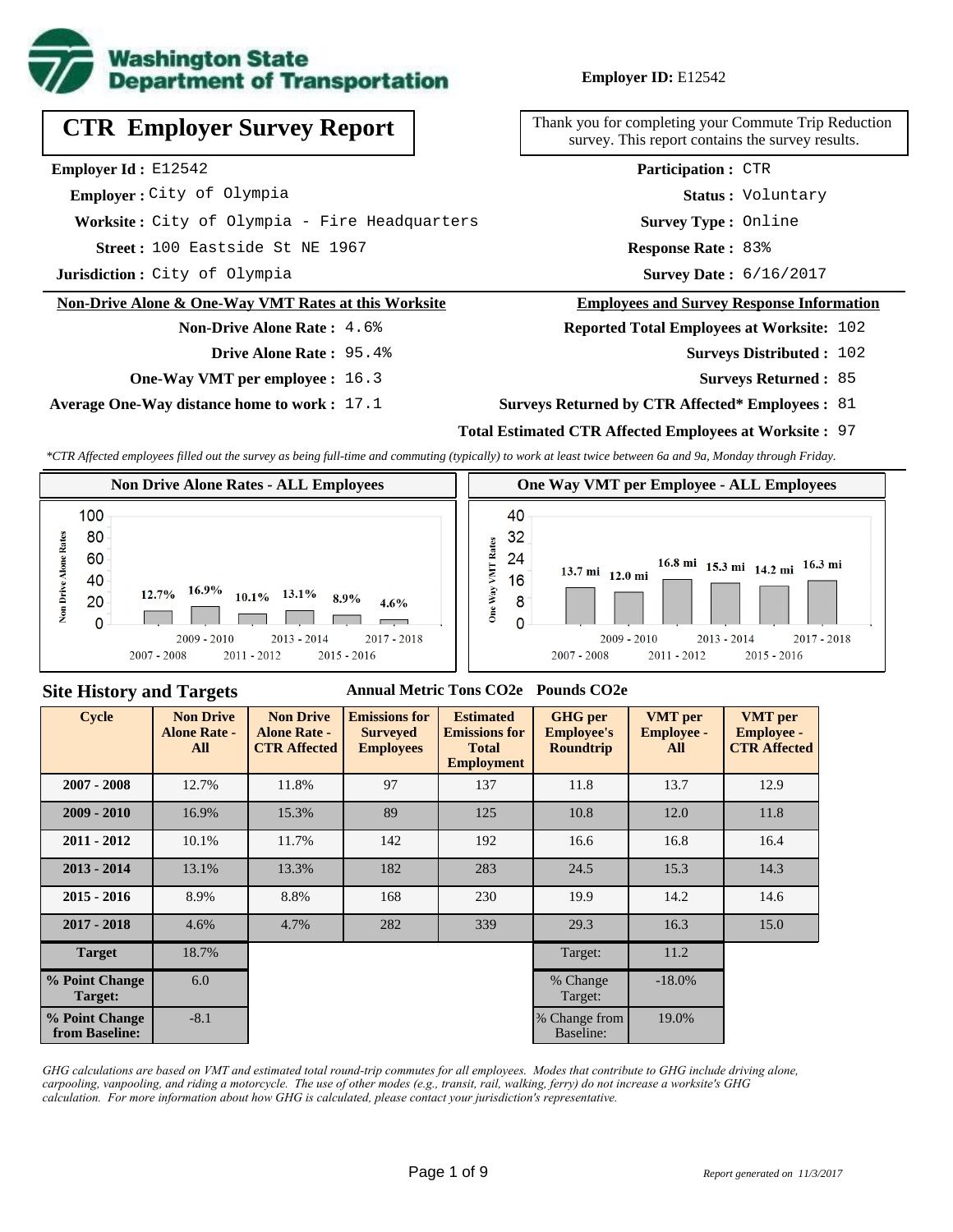# **Washington State<br>Department of Transportation**

# **Commute Trips By Mode - All Employees**

**Q.4: Last week, what type of transportation did you use each day to commute TO your usual work location? (Mode used for the longest distance.)**



*\* Motorcycle-1 is now included in Drive Alone and Motorcycle-2 is included in Carpool. Information about these trips is still available by request.*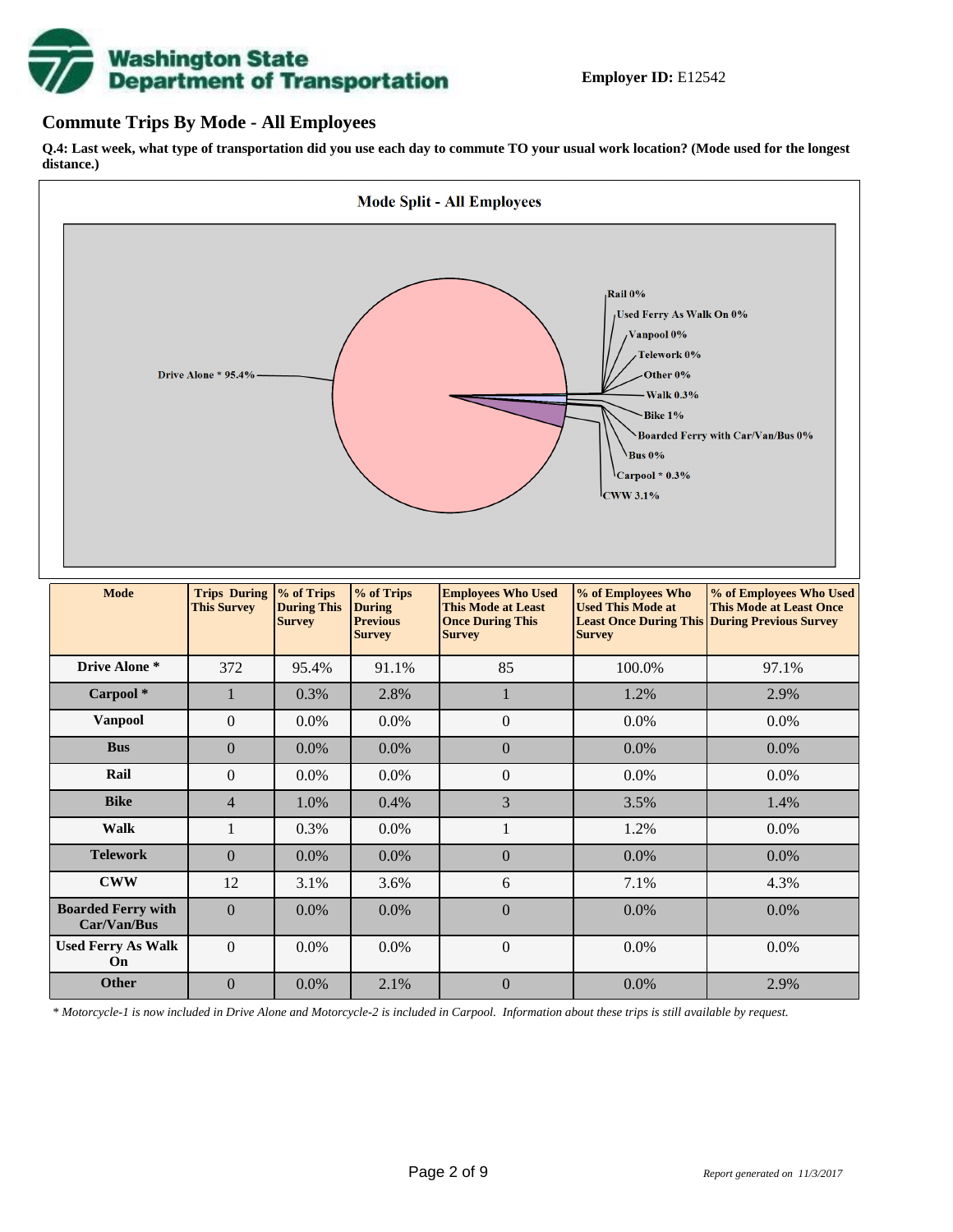

# **Commute Trips By Mode - Affected Employees**

**Q.4: Last week, what type of transportation did you use each day to commute TO your usual work location? (Mode used for the longest distance.)**



*\* Motorcycle-1 is now included in Drive Alone and Motorcycle-2 is included in Carpool. Information about these trips is still available by request.*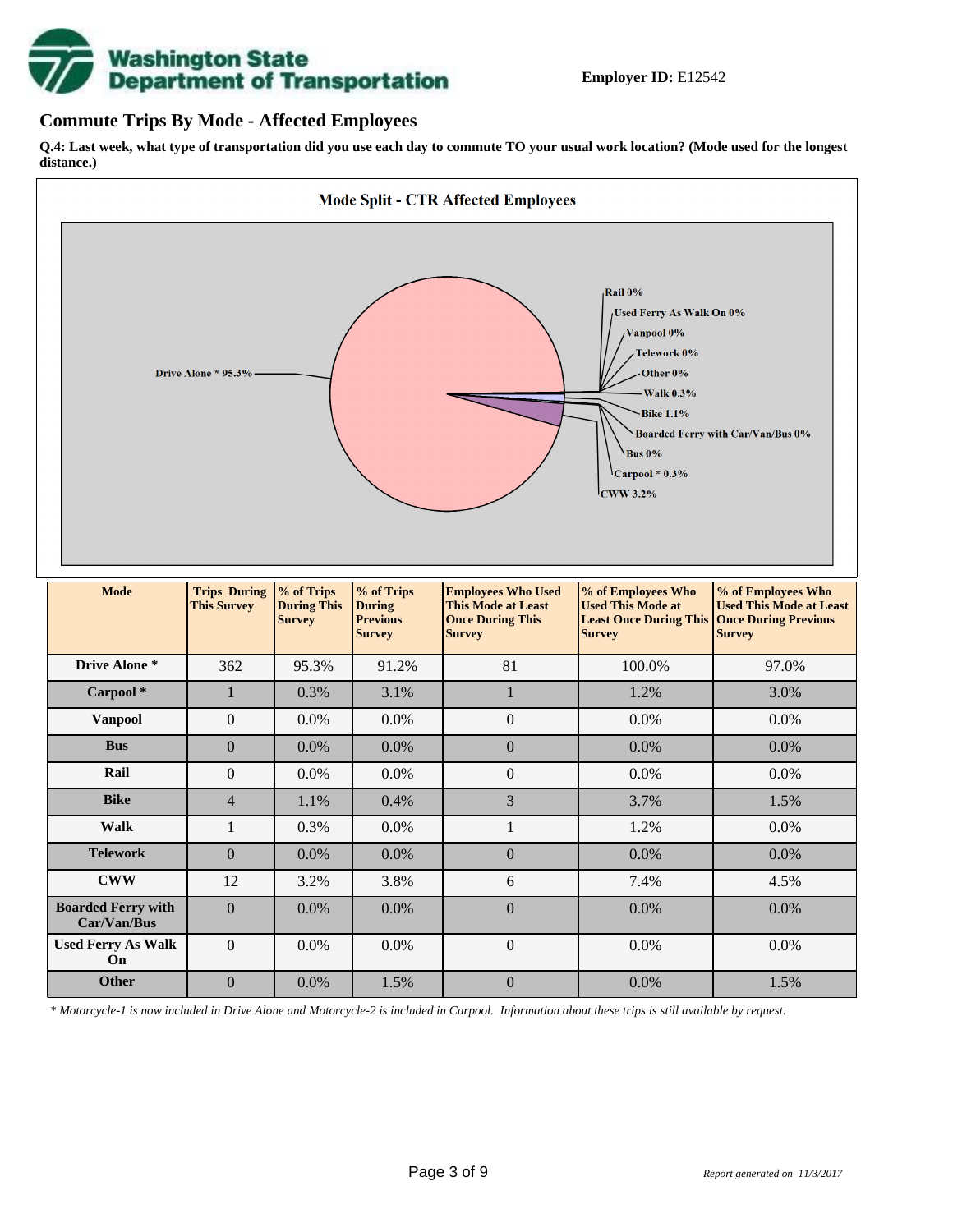

# **Alternative Modes - Number of Employees Who Used a Non-Drive Alone Mode:**

| <b>Non-Drive Alone</b><br><b>Number Of Days</b> | <b>Exactly this # of</b><br><b>Employees</b> | <b>Exactly this % of</b><br><b>Employees</b> | At least # of<br><b>Employees</b> | At least % of<br>employees |
|-------------------------------------------------|----------------------------------------------|----------------------------------------------|-----------------------------------|----------------------------|
| 0 Day                                           | 75                                           | 88%                                          | 85                                | 100%                       |
| 1 Days                                          | 6                                            | 7%                                           | 10                                | 12%                        |
| 2 Days                                          | $\overline{c}$                               | 2%                                           | 4                                 | 5%                         |
| 3 Days                                          | $\overline{0}$                               | 0%                                           | $\overline{2}$                    | 2%                         |
| 4 Days                                          | $\overline{c}$                               | 2%                                           | $\mathfrak{D}$                    | 2%                         |
| 5 Days                                          | $\overline{0}$                               | 0%                                           | $\Omega$                          | 0%                         |
| <b>6 or More Days</b>                           | $\theta$                                     | 0%                                           | $\Omega$                          | 0%                         |

# **Count by Occupancy of Carpools and Vanpools**

**Q.4 If you used a carpool or vanpool as part of your commute, how many people (age 16 or older) are usually in the vehicle?**

| <b>Ridesharing Occupancy</b> | <b>Mode</b> | <b>Response Count</b> |
|------------------------------|-------------|-----------------------|
| $2*$                         | Carpool     | 1                     |
| 3                            | Carpool     | $\overline{0}$        |
| 4                            | Carpool     | $\theta$              |
| 5                            | Carpool     | $\overline{0}$        |
| >5                           | Carpool     | $\overline{0}$        |
| $<$ 5                        | Vanpool     | $\overline{0}$        |
| 5                            | Vanpool     | $\overline{0}$        |
| 6                            | Vanpool     | $\boldsymbol{0}$      |
| 7                            | Vanpool     | $\overline{0}$        |
| 8                            | Vanpool     | $\overline{0}$        |
| 9                            | Vanpool     | $\overline{0}$        |
| 10                           | Vanpool     | $\overline{0}$        |
| 11                           | Vanpool     | $\overline{0}$        |
| 12                           | Vanpool     | $\boldsymbol{0}$      |
| 13                           | Vanpool     | $\boldsymbol{0}$      |
| 14                           | Vanpool     | $\overline{0}$        |
| >14                          | Vanpool     | $\boldsymbol{0}$      |

\* Motorcycle-2 counted with Carpool-2 for this table.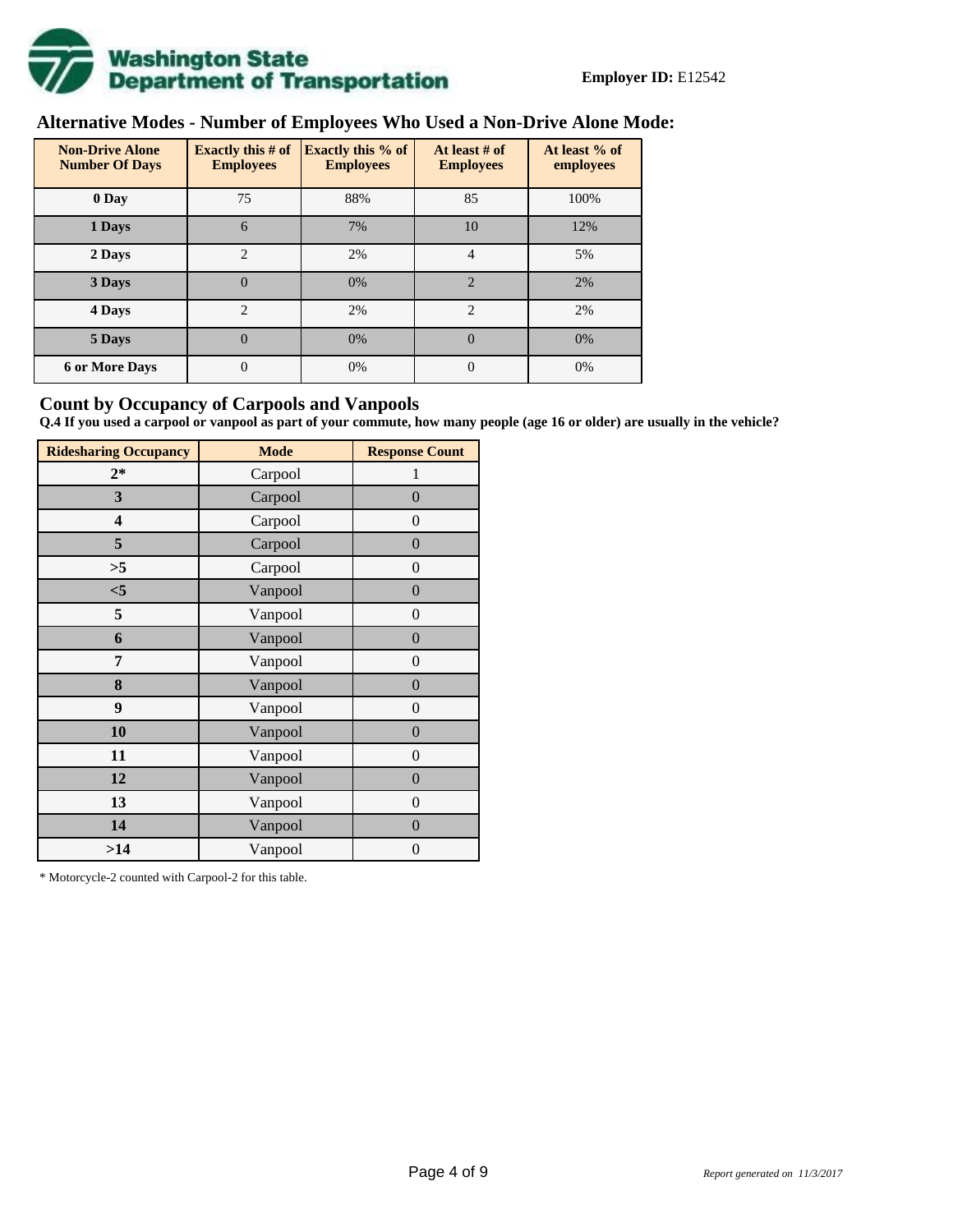

# **Reported Work Schedule - All Employees**

**Q.8 Which of the following best describes your work schedule?**

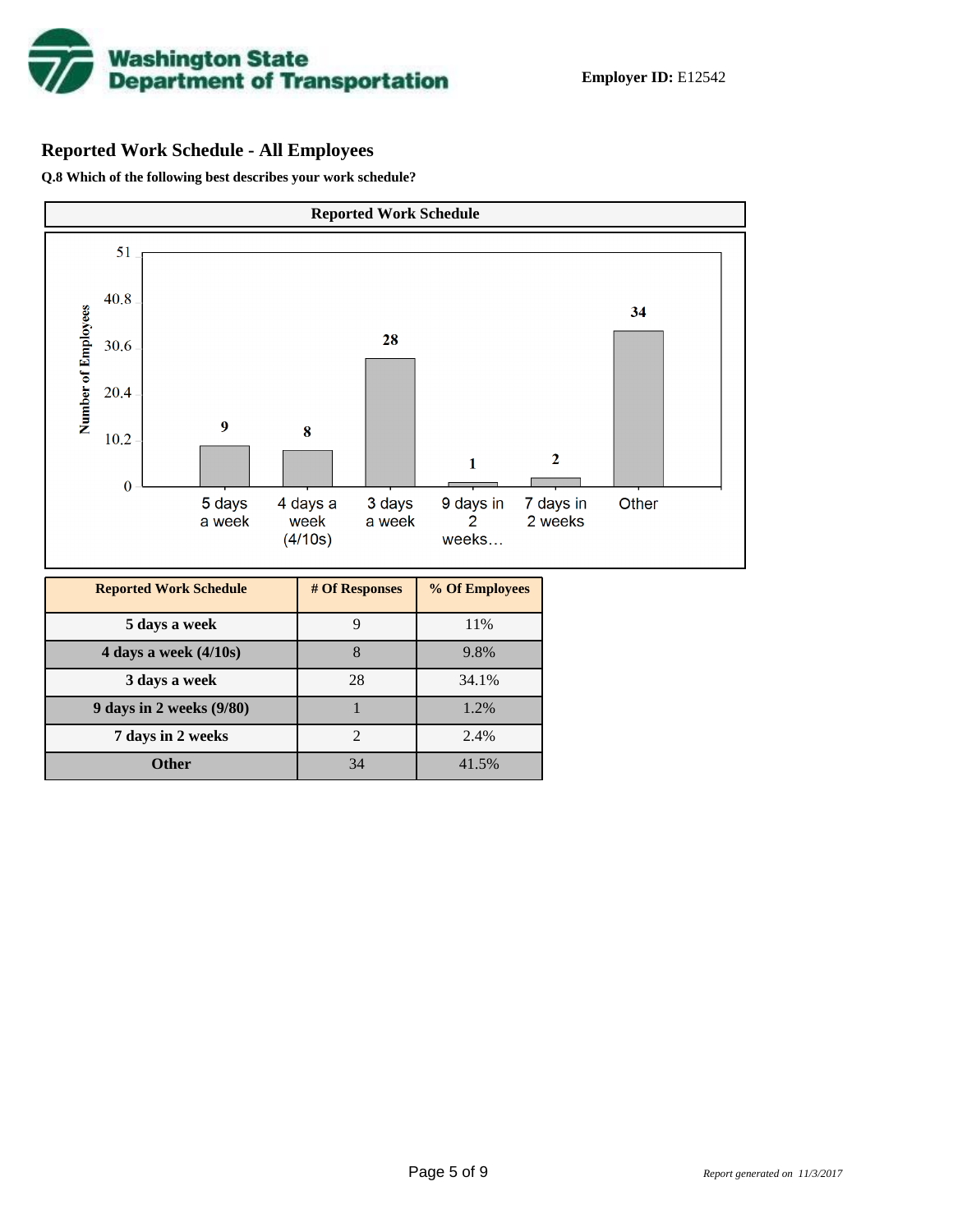

# **Parking and Telework**

**Q.9: On the most recent day that you drove alone to work, did you pay to park? (Mark "yes" if you paid that day, if you prepaid, if you are billed later, or if the cost of parking is deducted from your paycheck.)**



**Q.10: How many days do you typically telework?**

| <b>Telework Frequency</b>           | # of Responses | % of Responses |
|-------------------------------------|----------------|----------------|
| No Answer/Blank                     |                | $0.0\%$        |
| I don't telework                    | 83             | 97.6%          |
| Occasionally, on an as-needed basis | $\mathfrak{D}$ | 2.4%           |
| 1-2 days/month                      |                | $0.0\%$        |
| 1 day/week                          |                | 0.0%           |
| 2 days/week                         |                | $0.0\%$        |
| 3 days/week                         |                | $0.0\%$        |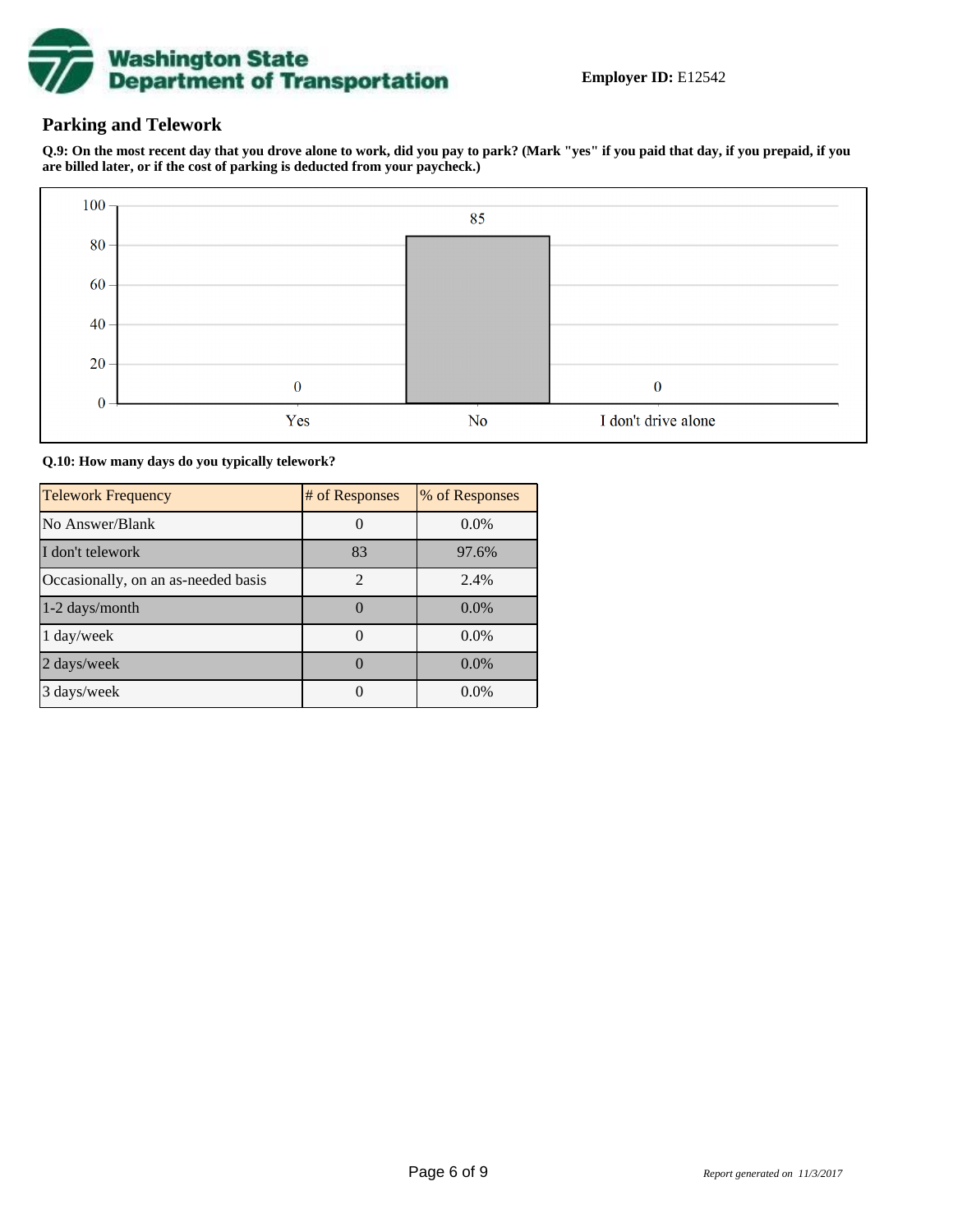

# **Reasons for driving alone to work/not driving alone to work**

**Q11. When you do not drive alone to work, what are the three most important reasons?**

| <b>Question Text</b>                                           | # of Responses | % of Responses |
|----------------------------------------------------------------|----------------|----------------|
| Other                                                          | 20             | 24.7%          |
| To save money                                                  | 13             | 16.0%          |
| Personal health or well-being                                  | 12             | 14.8%          |
| Environmental and community benefits                           | 12             | 14.8%          |
| Financial incentives for carpooling, bicycling or walking.     | 7              | 8.6%           |
| Driving myself is not an option                                | 5              | 6.2%           |
| Emergency ride home is provided                                | 4              | 4.9%           |
| To save time using the HOV lane                                | $\overline{2}$ | 2.5%           |
| I have the option of teleworking                               | $\overline{2}$ | 2.5%           |
| I receive a financial incentive for giving up my parking space | $\overline{2}$ | 2.5%           |
| Free or subsidized bus, train, vanpool pass or fare benefit    |                | 1.2%           |
| Cost of parking or lack of parking                             | $\mathbf{1}$   | 1.2%           |
| Preferred/reserved carpool/vanpool parking is provided         | 0              | $0.0\%$        |

#### **Q12. When you drive alone to work, what are the three most important reasons?**

| <b>Question Text</b>                                      | # of Responses | % of Responses |
|-----------------------------------------------------------|----------------|----------------|
| I like the convenience of having my car                   | 45             | 26.2%          |
| Riding the bus or train is inconvenient or takes too long | 33             | 19.2%          |
| Other                                                     | 29             | 16.9%          |
| My job requires me to use my car for work                 | 17             | 9.9%           |
| Family care or similar obligations                        | 17             | 9.9%           |
| My commute distance is too short                          | 16             | 9.3%           |
| Bicycling or walking isn't safe                           | 12             | 7.0%           |
| I need more information on alternative modes              | 3              | 1.7%           |
| There isn't any secure or covered bicycle parking         | $\theta$       | $0.0\%$        |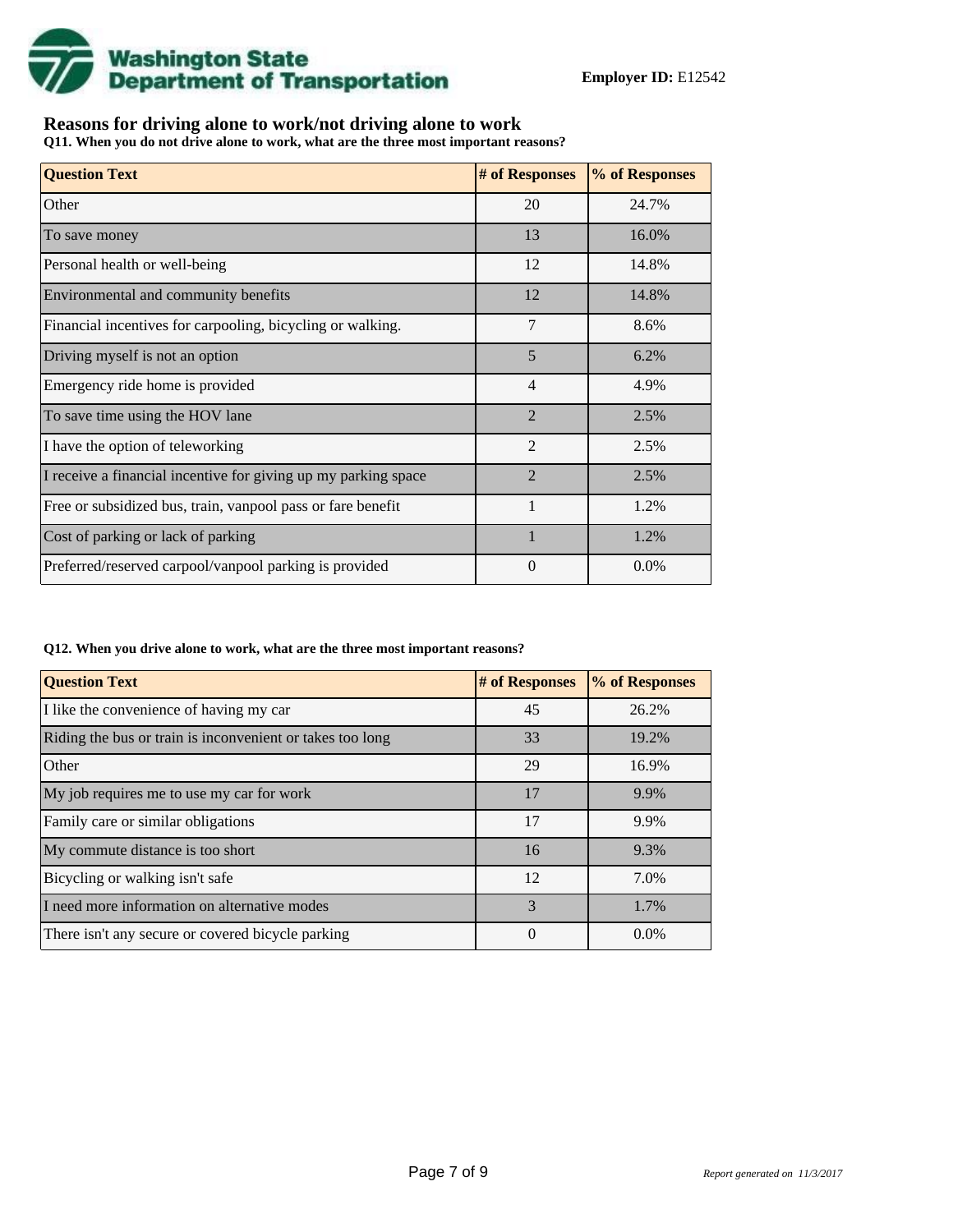

# **Commute Mode By ZipCode for All Employees**

**Q6. What is your home zip code?**

|               |                        |                     | <b>Weekly Count of Trips By Mode</b> |                  |                  |                  |                  |                  |                  |                  |                  |                  |                     |                  |                  |
|---------------|------------------------|---------------------|--------------------------------------|------------------|------------------|------------------|------------------|------------------|------------------|------------------|------------------|------------------|---------------------|------------------|------------------|
| Home Zip code | <b>Total Employees</b> | Employee Percentage | <b>Drive Alone</b>                   | <b>Carpool</b>   | <b>Vanpool</b>   | Motorcycle       | Bus              | Train            | <b>Bike</b>      | <b>Malk</b>      | Telework         | <b>CWW</b>       | Ferry (Car/Van/Bus) | Ferry (walk-on)  | <b>Other</b>     |
| 98501         | 22                     | 25.88%              | 96                                   | $\boldsymbol{0}$ | $\boldsymbol{0}$ | $\overline{2}$   | $\mathbf{0}$     | $\mathbf{0}$     | $\mathbf 1$      | $\mathbf{1}$     | $\boldsymbol{0}$ | 9                | $\boldsymbol{0}$    | $\boldsymbol{0}$ | $\boldsymbol{0}$ |
| 98502         | 14                     | 16.47%              | 59                                   | $\boldsymbol{0}$ | $\boldsymbol{0}$ | $\boldsymbol{0}$ | $\boldsymbol{0}$ | $\boldsymbol{0}$ | $\mathbf 1$      | $\boldsymbol{0}$ | $\boldsymbol{0}$ | $\mathbf{1}$     | $\boldsymbol{0}$    | $\boldsymbol{0}$ | $\boldsymbol{0}$ |
| 98512         | 9                      | 10.59%              | 46                                   | $\boldsymbol{0}$ | $\boldsymbol{0}$ | $\boldsymbol{0}$ | $\boldsymbol{0}$ | $\boldsymbol{0}$ | $\boldsymbol{0}$ | $\boldsymbol{0}$ | $\boldsymbol{0}$ | $\boldsymbol{0}$ | $\boldsymbol{0}$    | $\boldsymbol{0}$ | $\boldsymbol{0}$ |
| 98506         | 6                      | 7.06%               | 28                                   | $\boldsymbol{0}$ | $\boldsymbol{0}$ | $\boldsymbol{0}$ | $\boldsymbol{0}$ | $\boldsymbol{0}$ | $\overline{2}$   | $\boldsymbol{0}$ | $\boldsymbol{0}$ | $\boldsymbol{0}$ | $\boldsymbol{0}$    | $\boldsymbol{0}$ | $\boldsymbol{0}$ |
| 98498         | $\overline{4}$         | 4.71%               | 16                                   | $\boldsymbol{0}$ | $\boldsymbol{0}$ | $\boldsymbol{0}$ | $\boldsymbol{0}$ | $\boldsymbol{0}$ | $\boldsymbol{0}$ | $\boldsymbol{0}$ | $\boldsymbol{0}$ | $\boldsymbol{0}$ | $\boldsymbol{0}$    | $\boldsymbol{0}$ | $\boldsymbol{0}$ |
| 98513         | $\overline{3}$         | 3.53%               | 15                                   | $\boldsymbol{0}$ | $\boldsymbol{0}$ | $\boldsymbol{0}$ | $\boldsymbol{0}$ | $\boldsymbol{0}$ | $\overline{0}$   | $\boldsymbol{0}$ | $\boldsymbol{0}$ | $\boldsymbol{0}$ | $\boldsymbol{0}$    | $\boldsymbol{0}$ | $\boldsymbol{0}$ |
| 98516         | $\overline{3}$         | 3.53%               | 13                                   | $\boldsymbol{0}$ | $\boldsymbol{0}$ | $\boldsymbol{0}$ | $\boldsymbol{0}$ | $\boldsymbol{0}$ | $\boldsymbol{0}$ | $\boldsymbol{0}$ | $\boldsymbol{0}$ | $\mathbf{1}$     | $\boldsymbol{0}$    | $\boldsymbol{0}$ | $\boldsymbol{0}$ |
| 98335         | $\overline{2}$         | 2.35%               | $\sqrt{6}$                           | $\boldsymbol{0}$ | $\boldsymbol{0}$ | $\boldsymbol{0}$ | $\boldsymbol{0}$ | $\boldsymbol{0}$ | $\overline{0}$   | $\boldsymbol{0}$ | $\boldsymbol{0}$ | $\boldsymbol{0}$ | $\boldsymbol{0}$    | $\boldsymbol{0}$ | $\boldsymbol{0}$ |
| 98532         | $\overline{2}$         | 2.35%               | $\sqrt{6}$                           | $\boldsymbol{0}$ | $\boldsymbol{0}$ | $\boldsymbol{0}$ | $\boldsymbol{0}$ | $\boldsymbol{0}$ | $\boldsymbol{0}$ | $\boldsymbol{0}$ | $\boldsymbol{0}$ | $\boldsymbol{0}$ | $\boldsymbol{0}$    | $\boldsymbol{0}$ | $\boldsymbol{0}$ |
| 98589         | $\overline{2}$         | 2.35%               | $\boldsymbol{7}$                     | $\boldsymbol{0}$ | $\boldsymbol{0}$ | $\boldsymbol{0}$ | $\boldsymbol{0}$ | $\boldsymbol{0}$ | $\overline{0}$   | $\boldsymbol{0}$ | $\boldsymbol{0}$ | $\boldsymbol{0}$ | $\boldsymbol{0}$    | $\boldsymbol{0}$ | $\boldsymbol{0}$ |
| 68466         | $\mathbf{1}$           | 1.18%               | $\boldsymbol{7}$                     | $\boldsymbol{0}$ | $\boldsymbol{0}$ | $\boldsymbol{0}$ | $\boldsymbol{0}$ | $\boldsymbol{0}$ | $\boldsymbol{0}$ | $\boldsymbol{0}$ | $\boldsymbol{0}$ | $\boldsymbol{0}$ | $\boldsymbol{0}$    | $\boldsymbol{0}$ | $\boldsymbol{0}$ |
| 97217         | $\mathbf{1}$           | 1.18%               | $\sqrt{2}$                           | $\boldsymbol{0}$ | $\boldsymbol{0}$ | $\boldsymbol{0}$ | $\boldsymbol{0}$ | $\boldsymbol{0}$ | $\overline{0}$   | $\boldsymbol{0}$ | $\boldsymbol{0}$ | $\boldsymbol{0}$ | $\boldsymbol{0}$    | $\boldsymbol{0}$ | $\boldsymbol{0}$ |
| 98103         | $\mathbf 1$            | 1.18%               | $\sqrt{2}$                           | $\boldsymbol{0}$ | $\boldsymbol{0}$ | $\boldsymbol{0}$ | $\boldsymbol{0}$ | $\boldsymbol{0}$ | $\boldsymbol{0}$ | $\boldsymbol{0}$ | $\boldsymbol{0}$ | $\boldsymbol{0}$ | $\boldsymbol{0}$    | $\boldsymbol{0}$ | $\boldsymbol{0}$ |
| 98327         | $\mathbf{1}$           | 1.18%               | $\mathfrak{Z}$                       | $\boldsymbol{0}$ | $\boldsymbol{0}$ | $\boldsymbol{0}$ | $\boldsymbol{0}$ | $\boldsymbol{0}$ | $\overline{0}$   | $\boldsymbol{0}$ | $\boldsymbol{0}$ | $\boldsymbol{0}$ | $\boldsymbol{0}$    | $\boldsymbol{0}$ | $\boldsymbol{0}$ |
| 98353         | $\mathbf 1$            | 1.18%               | $\boldsymbol{7}$                     | $\boldsymbol{0}$ | $\boldsymbol{0}$ | $\boldsymbol{0}$ | $\boldsymbol{0}$ | $\boldsymbol{0}$ | $\boldsymbol{0}$ | $\boldsymbol{0}$ | $\boldsymbol{0}$ | $\boldsymbol{0}$ | $\boldsymbol{0}$    | $\boldsymbol{0}$ | $\boldsymbol{0}$ |
| 98391         | $\,1$                  | 1.18%               | $\boldsymbol{7}$                     | $\boldsymbol{0}$ | $\boldsymbol{0}$ | $\boldsymbol{0}$ | $\boldsymbol{0}$ | $\boldsymbol{0}$ | $\mathbf{0}$     | $\boldsymbol{0}$ | $\boldsymbol{0}$ | $\boldsymbol{0}$ | $\boldsymbol{0}$    | $\boldsymbol{0}$ | $\boldsymbol{0}$ |
| 98405         | $\mathbf{1}$           | $1.18\%$            | 6                                    | $\boldsymbol{0}$ | $\boldsymbol{0}$ | $\boldsymbol{0}$ | $\boldsymbol{0}$ | $\boldsymbol{0}$ | $\boldsymbol{0}$ | $\boldsymbol{0}$ | $\boldsymbol{0}$ | $\boldsymbol{0}$ | $\boldsymbol{0}$    | $\boldsymbol{0}$ | $\boldsymbol{0}$ |
| 98422         | $\mathbf{1}$           | 1.18%               | $\mathbf{1}$                         | $\mathbf{0}$     | $\boldsymbol{0}$ | $\mathbf{0}$     | $\boldsymbol{0}$ | $\boldsymbol{0}$ | $\overline{0}$   | $\mathbf{0}$     | $\boldsymbol{0}$ | $\mathbf{0}$     | $\boldsymbol{0}$    | $\boldsymbol{0}$ | $\overline{0}$   |
| 98467         | $\,1\,$                | 1.18%               | $\overline{2}$                       | $\mathbf{0}$     | $\boldsymbol{0}$ | $\boldsymbol{0}$ | $\boldsymbol{0}$ | $\overline{0}$   | $\overline{0}$   | $\boldsymbol{0}$ | $\boldsymbol{0}$ | $\mathbf{0}$     | $\boldsymbol{0}$    | $\boldsymbol{0}$ | $\boldsymbol{0}$ |
| 98503         | $\mathbf{1}$           | 1.18%               | $\overline{7}$                       | $\mathbf{0}$     | $\boldsymbol{0}$ | $\boldsymbol{0}$ | $\boldsymbol{0}$ | $\boldsymbol{0}$ | $\boldsymbol{0}$ | $\mathbf{0}$     | $\boldsymbol{0}$ | $\mathbf{0}$     | $\boldsymbol{0}$    | $\boldsymbol{0}$ | $\boldsymbol{0}$ |
| 98531         | $\mathbf{1}$           | 1.18%               | $\overline{4}$                       | $\boldsymbol{0}$ | $\boldsymbol{0}$ | $\boldsymbol{0}$ | $\boldsymbol{0}$ | $\overline{0}$   | $\overline{0}$   | $\boldsymbol{0}$ | $\boldsymbol{0}$ | $\mathbf{0}$     | $\boldsymbol{0}$    | $\boldsymbol{0}$ | $\boldsymbol{0}$ |
| 98541         | $1\,$                  | 1.18%               | $\overline{3}$                       | $\mathbf{1}$     | $\boldsymbol{0}$ | $\boldsymbol{0}$ | $\boldsymbol{0}$ | $\boldsymbol{0}$ | $\boldsymbol{0}$ | $\boldsymbol{0}$ | $\boldsymbol{0}$ | $\mathbf{0}$     | $\boldsymbol{0}$    | $\boldsymbol{0}$ | $\boldsymbol{0}$ |
| 98563         | $\mathbf{1}$           | 1.18%               | $\overline{3}$                       | $\mathbf{0}$     | $\mathbf{0}$     | $\boldsymbol{0}$ | $\boldsymbol{0}$ | $\mathbf{0}$     | $\overline{0}$   | $\mathbf{0}$     | $\boldsymbol{0}$ | $\mathbf{0}$     | $\boldsymbol{0}$    | $\boldsymbol{0}$ | $\boldsymbol{0}$ |
| 98583         | $\mathbf{1}$           | 1.18%               | $\overline{7}$                       | $\mathbf{0}$     | $\boldsymbol{0}$ | $\boldsymbol{0}$ | $\boldsymbol{0}$ | $\boldsymbol{0}$ | $\boldsymbol{0}$ | $\mathbf{0}$     | $\boldsymbol{0}$ | $\mathbf{0}$     | $\boldsymbol{0}$    | $\boldsymbol{0}$ | $\boldsymbol{0}$ |
| 98584         | $\,1\,$                | 1.18%               | $\overline{4}$                       | $\boldsymbol{0}$ | $\boldsymbol{0}$ | $\boldsymbol{0}$ | $\boldsymbol{0}$ | $\mathbf{0}$     | $\overline{0}$   | $\boldsymbol{0}$ | $\boldsymbol{0}$ | $\mathbf{1}$     | $\boldsymbol{0}$    | $\boldsymbol{0}$ | $\boldsymbol{0}$ |
| 98597         | $1\,$                  | 1.18%               | $\mathfrak{Z}$                       | $\boldsymbol{0}$ | $\boldsymbol{0}$ | $\boldsymbol{0}$ | $\boldsymbol{0}$ | $\boldsymbol{0}$ | $\boldsymbol{0}$ | $\boldsymbol{0}$ | $\boldsymbol{0}$ | $\boldsymbol{0}$ | $\boldsymbol{0}$    | $\boldsymbol{0}$ | $\boldsymbol{0}$ |